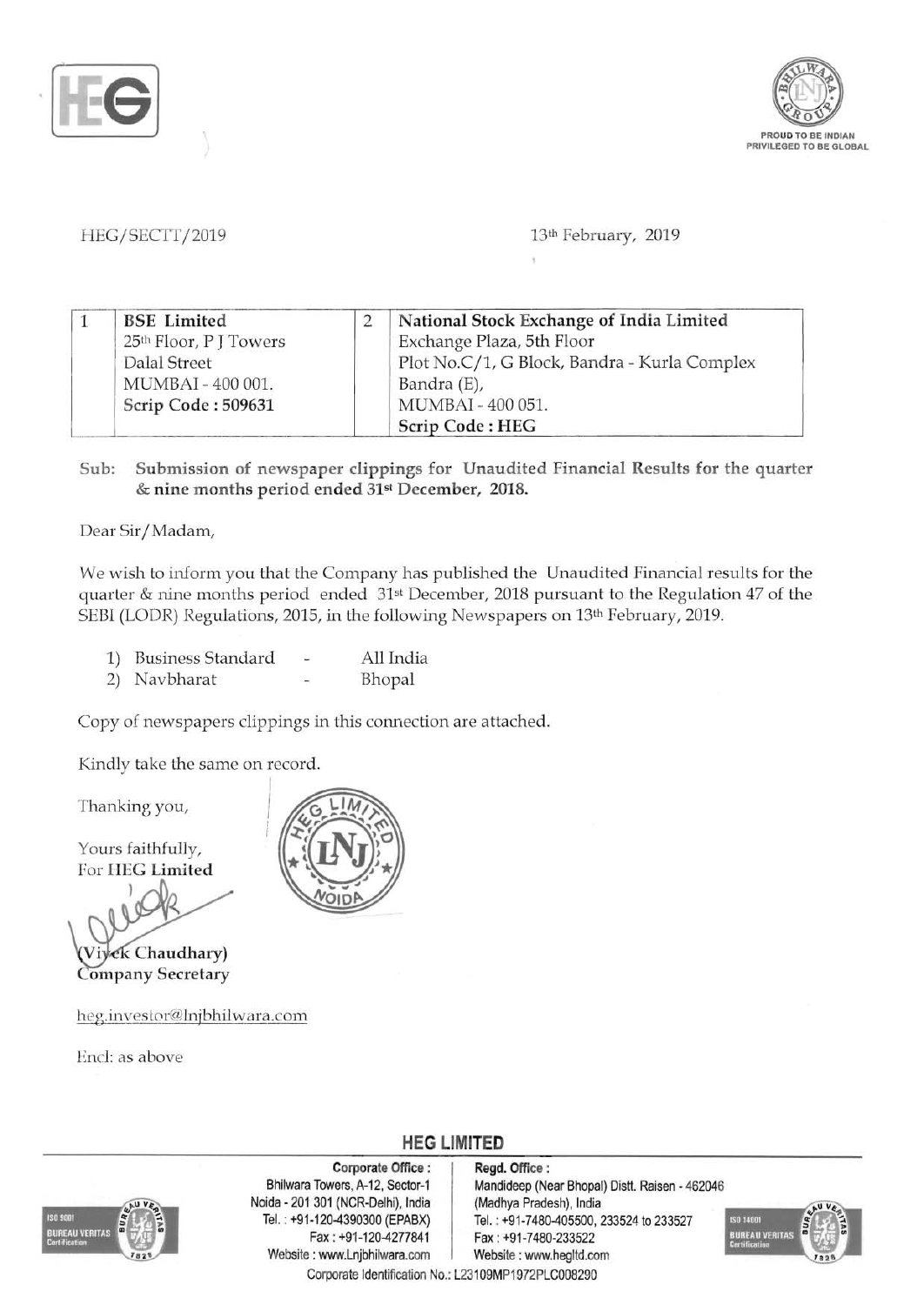$-38$ 

 $\frac{1}{2}$ 3

 $\begin{array}{c|c}\n\hline\n\text{4} & \text{5} \\
\hline\n\text{6} & \text{7} \\
\hline\n\text{8}\n\end{array}$ 

 $\frac{9}{10}$  $\frac{1}{11}$ 

 $N<sub>0</sub>$ 

Place : Mumbai<br>Date : 11th February, 2019

7

| Tel. Numbers: 022-3026 8300/01 + Fax: 022-2287 0720 + Website: www.everestkanto.com                          |             |               | CIN: L29200MH1978PLC020434 · Email: investors@ekc.in |             |                                       |                   |
|--------------------------------------------------------------------------------------------------------------|-------------|---------------|------------------------------------------------------|-------------|---------------------------------------|-------------------|
| STATEMENT OF UNAUDITED CONSOLIDATED FINANCIAL RESULTS FOR THE QUARTER AND NINE MONTHS ENDED 31 DECEMBER 2018 |             |               |                                                      |             | (? in Lakha, unless otherwise stated) |                   |
|                                                                                                              |             |               |                                                      |             |                                       |                   |
| Particulars                                                                                                  |             | Quarter anded |                                                      |             | Nine months ended                     | <b>Year inded</b> |
|                                                                                                              | 31 12,2018  | 30.09.2018    | 31.12.2017                                           | 31.12.2018  | 31.12.2017                            | 31.03.2018        |
|                                                                                                              | [Unaudited] | (Unaudited)   | (Unaudited)                                          | fUnaudited] | (Unaudited)                           | (Audited)         |
| <b>Continuing Operations:</b>                                                                                |             |               |                                                      |             |                                       |                   |
| <b>Total Income from Operations</b>                                                                          | 18.739      | 17.470        | 14.191                                               | 52.184      | 39.774                                | 55,807            |
| Net Profit / (Loss) for the period (before Tax,<br><b>Exceptional Items)</b>                                 | 1.342       | 574           | 1.757                                                | 3.248       | 935                                   | 3.154             |
| Net Profit / (Loss) for the period before Tax<br>fafter Exceptional Items)                                   | 1,440       | 574           | 1,757                                                | 3.346       | 967                                   | 3.186             |
| Net Profit / (Loss) for the period after tax                                                                 | 1.106       | 761           | 1,691                                                | 3,044       | 901                                   | 2,724             |
| <b>Discontinued Operations:</b>                                                                              |             |               |                                                      |             |                                       |                   |
| Net Profit / (Loss) for the period before Tax                                                                | (170)       | (1, 276)      | [510]                                                | (1.556)     | (554)                                 | (3.44)            |
| Net Profit / (Loss) for the period after Tax                                                                 | (170)       | [1.276]       | (510)                                                | (1.556)     | (554)                                 | (344)             |
| Net Profit / (Loss) for the period after Tax<br>from Total Operations                                        | 936         | 15151         | 1,181                                                | 1,488       | 347                                   | 2.380             |
| Equity Share Capital                                                                                         | 2.244       | 2.244         | 2.244                                                | 2.244       | 2.244                                 | 2.244             |
| Reserves (excluding Revaluation Reserve as<br>shown in the Balance Sheet of previous year)                   |             |               |                                                      |             |                                       | 42.126            |
| Earnings per share (not annualised)<br>(before and after extraordinary items)<br>(face value of ₹ 2/- each): |             |               |                                                      |             |                                       |                   |
| <b>Basic and Diluted Earings per share</b><br>(not annualised) (in ?)                                        |             |               |                                                      |             |                                       |                   |
| (i) Continuing Operations:                                                                                   | 0.99        | 0.69          | 1.49                                                 | 2.73        | 0.78                                  | 2.39              |
| (ii) Discontinued Operations:                                                                                | 10.151      | [1.14]        | (0.45)                                               | (1.39)      | (0.49)                                | 10.313            |
| (ii) Total Operations                                                                                        | 0.84        | [0.45]        | 1:04                                                 | 1.34        | 0.29                                  | 2.08              |

oy urber<br>Unit Kanto Cull

 $P$ 

Dr. Ramachandra N Galla<br>Chairman



## AMARA RAJA BATTERIES LIMITED

CIN: L314024P1985PLC005305<br>Registered office: Renigunta - Culddapah Road, Karakambadi, Tirupati - 517520, Andhra Pradesh<br>Tel: 91 (877) 2265000 Fax: 91 (877) 2265600, E-mail id: investorservices@amararaja.co.in | Website: w

EXTRACT OF UNAUDITED FINANCIAL RESULTS FOR THE QUARTER AND NINE MONTHS ENDED DECEMBER 31, 2018

|                                                                                                                     | Quarter anded. |            |                  | Nine Months ended |                 | rear ended |  |
|---------------------------------------------------------------------------------------------------------------------|----------------|------------|------------------|-------------------|-----------------|------------|--|
| Particulars                                                                                                         | 31 12:2018     | 30.09.2018 | 31 12:2817       | 31.12.2018        | 31 2241         | 31:03.2048 |  |
|                                                                                                                     | Unmalited      | thoutites  | <b>Uranuited</b> | <b>Usambbal</b>   | <b>Equation</b> | Audiof     |  |
| Total income from operations                                                                                        | 1,694.66       | 1.753.05   | 1,553.46         | 5,226.38          | 4,652.24        | 6 232 98   |  |
| Profit before tax                                                                                                   | 197.80         | 184.79     | 198.47           | 552.12            | 539.91          | 714.20     |  |
| Net Profit after tax                                                                                                | 130.89         | 120.23     | 134.45           | 364.15            | 361.52          | 471.32     |  |
| Total comprehensive income for the period (Comprising<br>profit after tax and other comprehensive income after tax) | 129.22         | 121.35     | 134.18           | 363 56            | 361.60          | 472.84     |  |
| Paid-up equity share capital (face value of ₹ 1 each)                                                               | 17.06          | 17.08      | 17.08            | 17.08             | 17.08           | 17.08      |  |
| Earnings per share (of ₹ 1 each) (for the period - not annualised).                                                 |                |            |                  |                   |                 |            |  |
| Basic (₹)                                                                                                           | 7.66           | 7.04       | 7.87             | 21.32             | 21.15           | 27.59      |  |
| Diluted (₹)                                                                                                         | 7.66           | 7.04       | 7.87             | 21.32             | 21.16           | 27.59      |  |

Note: The shove is an exhact of the detailed format of Quartery Framcial Results fled with the Stock Exchanges under Regulation 33 of the SEBI<br>(Listing Obligations and Disclosure Requirements) Regulations, 2015. The Oil fo

Hyderabad<br>February 11, 2019

|                                                                                        |                                | ADITYA BIRLA                          |                                 |                                 |                                  |                                                                                                                                                                                                                                                                                                                                                                                                            |
|----------------------------------------------------------------------------------------|--------------------------------|---------------------------------------|---------------------------------|---------------------------------|----------------------------------|------------------------------------------------------------------------------------------------------------------------------------------------------------------------------------------------------------------------------------------------------------------------------------------------------------------------------------------------------------------------------------------------------------|
|                                                                                        |                                |                                       |                                 |                                 |                                  |                                                                                                                                                                                                                                                                                                                                                                                                            |
|                                                                                        |                                |                                       |                                 |                                 |                                  | ₹ in Crore                                                                                                                                                                                                                                                                                                                                                                                                 |
|                                                                                        | Quarter<br>Ended<br>31/12/2018 | Quarter<br><b>Ended</b><br>30/09/2018 | Quarter<br>Ended:<br>31/12/2017 | 9 Months<br>Ended<br>31/12/2018 | 9 Months<br>Feded.<br>31/12/2017 | <b>Year</b><br><b>Ended</b><br>31/03/2018                                                                                                                                                                                                                                                                                                                                                                  |
|                                                                                        | (Unaudited)                    | (Unaudited)                           | (Unaudited)                     | (Unaudited)                     | (Unaudited)                      | (Audited)                                                                                                                                                                                                                                                                                                                                                                                                  |
| Revenue from Operations                                                                | 11.937.74                      | 10,833.02                             | 11,028.08                       | 33.363.97                       | 31,753.83                        | 43.434.93                                                                                                                                                                                                                                                                                                                                                                                                  |
| Profit/(Loss) before Exceptional Items and Tax                                         | 338.06                         | 467.72                                | 747.64                          | 1.421.49                        | 1,997.69                         | 2,554.03                                                                                                                                                                                                                                                                                                                                                                                                   |
| Exceptional Income/ (Expenses) (Net)                                                   |                                |                                       | (115.29)                        |                                 | [325.21]                         | (325.21)                                                                                                                                                                                                                                                                                                                                                                                                   |
| Profit/ (Loss) before Tax                                                              | 338.06                         | 467.72                                | 632.35                          | 1.421.49                        | 1,672.48                         | 2,228.82                                                                                                                                                                                                                                                                                                                                                                                                   |
| Net Profit/ (Loss) for the Period after Tax                                            | 247.46                         | 308.62                                | 377.14                          | 969.61                          | 1,059.52                         | 1,436.49                                                                                                                                                                                                                                                                                                                                                                                                   |
| Total Comprehensive Income/ (Loss) for the<br>period (after Tax)                       | 708.32                         | (366.55)                              | 1.360.73                        | (286.69)                        | 2.630.72                         | 2 3 9 3 6 4                                                                                                                                                                                                                                                                                                                                                                                                |
| Paid-up Equity Share Capital (Net of Treasury)<br>Shares) (Face Value ₹ 1/- per Share) | 222.94                         | 222.93                                | 222.86                          | 222.94                          | 222.86                           | 222.89                                                                                                                                                                                                                                                                                                                                                                                                     |
| Other Equity                                                                           |                                |                                       |                                 |                                 |                                  | 49.227.85                                                                                                                                                                                                                                                                                                                                                                                                  |
| Earnings per Share of ₹ 1/- each                                                       |                                |                                       |                                 |                                 |                                  |                                                                                                                                                                                                                                                                                                                                                                                                            |
| (a) Basic (?)                                                                          | 1.11                           | 1.38                                  | 1.70                            | 4.35                            | 4.75                             | 6.45                                                                                                                                                                                                                                                                                                                                                                                                       |
| (b) Diluted (c)                                                                        | 111                            | 1.38                                  | 1.69                            | 4.35                            | 4.75                             | 6.45                                                                                                                                                                                                                                                                                                                                                                                                       |
|                                                                                        | Particulars                    |                                       | <b>HEIDALCO</b>                 | CIN No.: 1.27020MH1958PLC011238 |                                  | HINDALCO INDUSTRIES LIMITED<br>Read, Office : Ahura Centre, 1st Floor, B - Wing, Mahakali Caves Road, Andhert (East), Mumbai 400 093.<br>Tel No.: 6691 7000   Fax No.: 6691 7001   Email: hindalco@adityabirla.com   Website: www.hindalco.com & www.adityabirla.com<br><b>EXTRACT OF STATEMENT OF UNAUDITED STANDALONE FINANCIAL RESULTS</b><br>FOR THE QUARTER AND NINE MONTHS ENDED 31st DECEMBER, 2018 |

An Aditya Birla Group Compar

#### REDINGTON (INDIA) LIMITED Redington - 600 032 legislered Office: SPL Guintly House, 95 Mount Rourt, G<br>Rebsha, www.redingtongroup com | Email: Investors@re<br>iN: LS2599TN1961PLC028755<br>Ioand No: +91-44-42243353 | Fax No: +91-44-22253799 or the Quarter / Nine Months Ended December 31, 2018 Extract of tin

|    | Particulars                                                                                                                                                                                                                                                                                                                                                                                                                                                                                                                                                                                                                                                                                                                                                                                                                          | <b>Osseter Ended</b> | Quarter Ended        | Nine Months Ended | Year Ended                                   |
|----|--------------------------------------------------------------------------------------------------------------------------------------------------------------------------------------------------------------------------------------------------------------------------------------------------------------------------------------------------------------------------------------------------------------------------------------------------------------------------------------------------------------------------------------------------------------------------------------------------------------------------------------------------------------------------------------------------------------------------------------------------------------------------------------------------------------------------------------|----------------------|----------------------|-------------------|----------------------------------------------|
| lα |                                                                                                                                                                                                                                                                                                                                                                                                                                                                                                                                                                                                                                                                                                                                                                                                                                      | Optember 11, 2018    | December 31, 2017    | December 31, 2018 | March 31, 2015                               |
|    |                                                                                                                                                                                                                                                                                                                                                                                                                                                                                                                                                                                                                                                                                                                                                                                                                                      | Unauditart           | Unandited            | Unaudited         | Audited                                      |
|    | Total income from newsplining                                                                                                                                                                                                                                                                                                                                                                                                                                                                                                                                                                                                                                                                                                                                                                                                        | 12.631.08            | 11,309.96            | 13953.47          | 41.502.58                                    |
|    | Profit before tax and ascentional itema.                                                                                                                                                                                                                                                                                                                                                                                                                                                                                                                                                                                                                                                                                                                                                                                             | 115.32               | 166.06               | 484.62            | 630.57                                       |
|    | Peo's before tax and abst exceptional dents.                                                                                                                                                                                                                                                                                                                                                                                                                                                                                                                                                                                                                                                                                                                                                                                         | 144.25               | 166.06               | 413.46            | 630.57                                       |
|    | Profit after tax and exceptional item                                                                                                                                                                                                                                                                                                                                                                                                                                                                                                                                                                                                                                                                                                                                                                                                | 130.10               | 136.67               | 311.99            | 485.42                                       |
|    | Total Comershensive Income for the Quarter / Ning Mondos                                                                                                                                                                                                                                                                                                                                                                                                                                                                                                                                                                                                                                                                                                                                                                             | 3125                 | 35.62                | 454 78            | 487.81                                       |
|    | Equity share capital                                                                                                                                                                                                                                                                                                                                                                                                                                                                                                                                                                                                                                                                                                                                                                                                                 | 77.52                | 30.03                | 77.82             | 80.03                                        |
|    | Other equity as per balance sheet of previous accounting year.                                                                                                                                                                                                                                                                                                                                                                                                                                                                                                                                                                                                                                                                                                                                                                       |                      | $\sim$               | $\sim$            | 1,450.53                                     |
|    | Eamings per Equity Share. (Face Value - ₹ 3) -per share)<br>Riot annualized)                                                                                                                                                                                                                                                                                                                                                                                                                                                                                                                                                                                                                                                                                                                                                         |                      |                      |                   |                                              |
|    | f. Basic (n t)                                                                                                                                                                                                                                                                                                                                                                                                                                                                                                                                                                                                                                                                                                                                                                                                                       | 16                   | 3.18                 | 8.49              | 12.04                                        |
|    | 2. Diluted (in 1)                                                                                                                                                                                                                                                                                                                                                                                                                                                                                                                                                                                                                                                                                                                                                                                                                    | 385                  | 3.18                 | 3.49              | $-12.04$                                     |
|    |                                                                                                                                                                                                                                                                                                                                                                                                                                                                                                                                                                                                                                                                                                                                                                                                                                      |                      |                      | Standalone        |                                              |
| íα | Particulars                                                                                                                                                                                                                                                                                                                                                                                                                                                                                                                                                                                                                                                                                                                                                                                                                          | <b>Quartur Enged</b> | <b>Quarter Ended</b> | Nine Months Ended | Year Ended                                   |
|    |                                                                                                                                                                                                                                                                                                                                                                                                                                                                                                                                                                                                                                                                                                                                                                                                                                      | December 31, 2518    | December 31, 2017    | December 31, 2018 | March 31, 2018                               |
|    |                                                                                                                                                                                                                                                                                                                                                                                                                                                                                                                                                                                                                                                                                                                                                                                                                                      | Unaudited            | <b>Unaudited</b>     | Unaudited         | Audited                                      |
|    | Total income from new atlants.                                                                                                                                                                                                                                                                                                                                                                                                                                                                                                                                                                                                                                                                                                                                                                                                       | 4.437.56             | 3.928.33             | 12.150.28         | 14,844.21                                    |
|    | Profit before lax                                                                                                                                                                                                                                                                                                                                                                                                                                                                                                                                                                                                                                                                                                                                                                                                                    | 63.17                | 70.10                | 168.57            | 271.33                                       |
|    | People after tax                                                                                                                                                                                                                                                                                                                                                                                                                                                                                                                                                                                                                                                                                                                                                                                                                     | 43.51                | 45.68                | 135,988           | 183.62                                       |
|    | The shown is an extract of the detailed formst of Unaudited Standalone / Consolidated from naudio for the Quarter / New Marchy ended December 31, 2018 Elect with the Stock                                                                                                                                                                                                                                                                                                                                                                                                                                                                                                                                                                                                                                                          |                      |                      |                   |                                              |
|    | Excitainges under Resultation 35 of the SEBI (Listing Obligations and Displosive Resultations Passidiations, 2015. The luft format of the Quarterly Financial Results are available in<br>Bus websites of this National Stock Electuar genellestial (mated #45E) and BSE Limited (BSE) and are availabled the Company's waterles www.netimpton.com<br>The above financial results from his entertaind by the April Committee and approved by the finest of Dimisions all their mapps the magnetizes indican February 11, 2019 and February 17, 2019<br>A Limited Review of the Unworlded standatory and consciolated financial maste of the Company has been carried out by the statutory auditors Asimilar review of the financial maste of<br>the Subsidiaries./Associate has been conducted by the respective statulary assign in |                      |                      |                   |                                              |
|    | lace : Chennai                                                                                                                                                                                                                                                                                                                                                                                                                                                                                                                                                                                                                                                                                                                                                                                                                       |                      |                      |                   | For Redington (India) Limited<br>Raj Shankar |

Place : Chennai<br>Date : February 12, 2019

**INTRASOFT TECHNOLOGIES LIMITED** 

Registered Office : 5022-241 Arginstones (Registered MML Compound,<br>- Sevarald Bapt Marie, Lower Parel, Mundial 400.013<br>- Website: Wave Internation Composition (Marie 122, 24133MMH1966FLC)<br>- STATEMENT OF CONSOLIDATED INAUDI

123Stores

E-Commerce Operating Cash flow of \$1.43 million in Q3 FY19<br>against a negative cash flow \$ (0.46) million in Q3 FY18.  $t$  in Le

|      |                                                                                   |             | <b>Quarter Ended</b> |            | Nine Mueths ended |                  | Year Ended |
|------|-----------------------------------------------------------------------------------|-------------|----------------------|------------|-------------------|------------------|------------|
|      | <b>PARTICULARS</b>                                                                | 31-12-2018  | 30-06-2018           | 31-12-2017 | 31-12-2018        | $31 - 12 - 2017$ | 31-03-2014 |
|      |                                                                                   | (Unaudited) | (linaudited)         | (Unasthet) | filmodied)        | <b>Tinau@edi</b> | (Audited)  |
|      | Income                                                                            |             |                      |            |                   |                  |            |
|      | (a) Revenue from Operations.                                                      | 19110:31    | 21582.64             | 33826.12   | 66541.79          | 88541.39         | 116926.78  |
| u    | (b) Other Income                                                                  | 148.44      | 116.49               | 44.80      | 335.61            | 366.30           | 510.88     |
| w.   | Total Income (I+II)                                                               | 19278.75    | 21699.13             | 33870.92   | 66877.40          | 88987.69         | 117497.66  |
|      | <b>Expenses</b>                                                                   |             |                      |            |                   |                  |            |
|      | (a) Cost of Goods Sold                                                            | 13859.44    | 15564.83             | 22875.82   | 47990.16          | 59230.85         | 79145.31   |
|      | (b) Shipping & Handing Expenses:                                                  | 2142.31     | 2717.E4              | 511545     | 8239.81           | 13431.53         | 17528.31   |
|      | (c) Sales and Marketing Expenses                                                  | 2115.08     | 2449.02              | 4273.57    | 7674.30           | 11499.78         | 14952.79   |
|      | (6) Employee Benefits Expense                                                     | 355.41      | 425.37               | 497.17     | 1167.72           | 1589.21          | 2039.06    |
|      | (e) Finance Costs                                                                 | 126.75      | 105.44               | 101.68     | 343.83            | 180.11           | 254.33     |
|      | (f) Depreciation and Amordsation Expense:                                         | 43.89       | 44.46                | 48.42      | 133.82            | 148.44           | 195.57     |
|      | (c) Other Expenses                                                                | 386.22      | 385.39               | 340.65     | 1057.65           | 1054.46          | 1417.83    |
|      | IV Total Expenses                                                                 | 19040.11    | 21692.35             | 33252.76   | 56607.09          | 87124.39         | 115543.20  |
|      | Profit Belore Tax (III-IV)                                                        | 238.64      | 5.78                 | 618.16     | 270.31            | 1783.30          | 1954.46    |
|      | <b>W</b> Tax expense                                                              |             |                      |            |                   |                  |            |
|      | (a) Current Tax                                                                   | 18.81       | 8.92                 | 138.66     | 42.74             | 551.92           | 643.75     |
|      | (b) Deterred Tax                                                                  | $-0.94$     | 9.32                 | $-19.84$   | $-3.91$           | $-31.91$         | $-52.44$   |
|      | (c) Income Tax (Earler years)                                                     | $+1.66$     | $-100.43$            | 0.00       | $-103.82$         | 0.00             | 0.00       |
| W    | Net Profit for the Period (V - VI)                                                | 230.43      | 88.97                | 507.32     | 335.30            | 1263.29          | 1373.15    |
| w    | Other Constrationship Income                                                      |             |                      |            |                   |                  |            |
|      | (6) Nems that will not be reclassified subsequently to Profit or Loss.            |             |                      |            |                   |                  |            |
|      | (Loss)/ sain on remeasurement of post employment defined iberefit obligations     | $-4.50$     | $-4.50$              | $-8.60$    | $-13.50$          | $-20.61$         | 14.51      |
|      | Exchange differences on translation of financial statements of foreign operations | 151.77      | 241.38               | 70.84      | 204.07            | $-42.70$         | 24.96      |
|      | Income tax effect on above                                                        | 1.17        | 1.17                 | 2.37       | 3.51              | 5.68             | $-3.73$    |
|      | di) Nems that will be reclassified subsequently to Profit or Loss.                |             |                      |            |                   |                  |            |
|      | (Loss)/ gain on fair value of investments in debt instruments through DCI         | $-4.47$     | $+77$                | 0.12       | $-14.78$          | 0.36             | $-4.25$    |
|      | locome tax effect on above                                                        | 1.76        | 1.24                 | $-0.03$    | 3.81              | $-0.10$          | 1.17       |
| œ    | Total Comprehensive Income for the Period (VII + VIII)                            | 72.02       | 323.49               | 430.34     | 518.41            | 1205.97          | 1405.81    |
| X    | Paid up Share Capital (face value of 7 10 each, fully paid up)                    |             |                      |            |                   |                  | 1473.17    |
| M    | Reserves excluding revaluation reserve/ Other equity                              |             |                      |            |                   |                  | 12712.53   |
| XII. | Earnings per Share (EPS) (?)                                                      |             |                      |            |                   |                  |            |
|      | <b>Ragic and dikted EPS</b>                                                       | 1.58        | 0.50                 | 3.44       | 2.28              | 8.58             | 9.32       |

**00185.**<br>- 7. The above results have been reviewed by the Audit Committee and approved by the construction of the commit<br>- The block of the Committee of the Committee and the first of the first process and the mixths ende

 $\begin{array}{r|l|l} \hline \text{for intabSet} & \text{Technulogies Ltd.} & \begin{tabular}{|c|c|} \hline \multicolumn{1}{|c|}{\textbf{[C]}} \multicolumn{1}{|c|}{\textbf{[C]}} \multicolumn{1}{|c|}{\textbf{[C]}} \multicolumn{1}{|c|}{\textbf{[C]}} \multicolumn{1}{|c|}{\textbf{[C]}} \multicolumn{1}{|c|}{\textbf{[C]}} \multicolumn{1}{|c|}{\textbf{[C]}} \multicolumn{1}{|c|}{\textbf{[C]}} \multicolumn{1}{|c|}{\textbf{[C]}}$ 



# **HEG HEG LIMITED**

### STATEMENT OF UNAUDITED FINANCIAL RESULTS FOR THE QUARTER AND NINE MONTHS ENDED 31ST DECEMBER, 2018

|                |                                                                                                                                                   | Standalone        |                                        |                  |                     |  |  |  |
|----------------|---------------------------------------------------------------------------------------------------------------------------------------------------|-------------------|----------------------------------------|------------------|---------------------|--|--|--|
| SI.            |                                                                                                                                                   | Quarter<br>Ended  | Nine Months<br>ended                   | Quarter<br>Ended | Year<br>Ended       |  |  |  |
| No.            | <b>Particulars</b>                                                                                                                                | 31st Dec.<br>2018 | 31st Dec.<br>31st Dec.<br>2018<br>2017 |                  | 31st March.<br>2018 |  |  |  |
|                |                                                                                                                                                   | Unaudited         | Unardited                              | Unaudited        | Audited             |  |  |  |
| 1,             | Total income from operations                                                                                                                      | 1.864.99          | 5.246.17                               | 542.71           | 2,758.40            |  |  |  |
| $\overline{z}$ | Net Profit / (Loss) for the period(before Tax, Exceptional and/or<br>Extraordinary Items)                                                         | 1,328.60          | 3.870.87                               | 531.24           | 1,604 71            |  |  |  |
| ă.             | Net Profit / (Loss) for the period before tax (after Exceptional and/or<br>Extraordinary Items)                                                   | 1,328.60          | 3.870.87                               | 531.24           | 1,604.71            |  |  |  |
| $\overline{4}$ | Net Profit / (Loss) for the period after tax (after Exceptional and/or.<br>Extraordinary Items1                                                   | 866.83            | 2.526.02                               | 342.11           | 1,081.34            |  |  |  |
| S              | Total Comprehensive Income for the period [Comprising Profit/<br>(Loss) for the period (after tax) and Other Comprehensive Income<br>(after tax)? | 866.83            | 2,525.26                               | 341.83           | 1081.10             |  |  |  |
| 6.             | Equity Share Capital                                                                                                                              | 39.95             | 39.96                                  | 39.96            | 39.95               |  |  |  |
| 7.             | Reserves (Excluding Revaluation Reserves)                                                                                                         |                   |                                        |                  | 1,768.66            |  |  |  |
| 8.             | Earnings Per Share (of ₹ 10/- each) (for continuing and<br>discontinued operations ) (not annualized)                                             |                   |                                        |                  |                     |  |  |  |
|                | <b>Rasic</b>                                                                                                                                      | 216.93            | 532 15                                 | 85.62            | 270.51              |  |  |  |
|                | Diluted                                                                                                                                           | 216.93            | 632.15                                 | 85.62            | 270.61              |  |  |  |

Notes: The above is an extract of the detailed format of Quarterly Financial Results fied with the Stock Exchanges under Regulation 33 check that the SED (Listing Obligations and Disclosure Requirements) Regulations 2015. The ful

| Place : Noida (U.P)        |  |
|----------------------------|--|
| Dated: 12th February, 2019 |  |

| For HEG Limited             |
|-----------------------------|
| SAL                         |
| Ravi Jhunjhunwala           |
| an, Managing Director & CEO |
| DIN: 00060972               |

Chairn

**A** 

(f in Crores)

### CIN: L23109MP1972PLC008290

Registared Office: Mandideep (Near Ehippe) Dist. Raisen - 462 046 (M.P.): Phone: 07480-233524. 2336252. Eax: 07490-235522<br>Corporate Office: Bhilware Towers, A -12, Seddri -1, Noida - 201 301 (U.P.): Phone: 0120-4380300 (EP